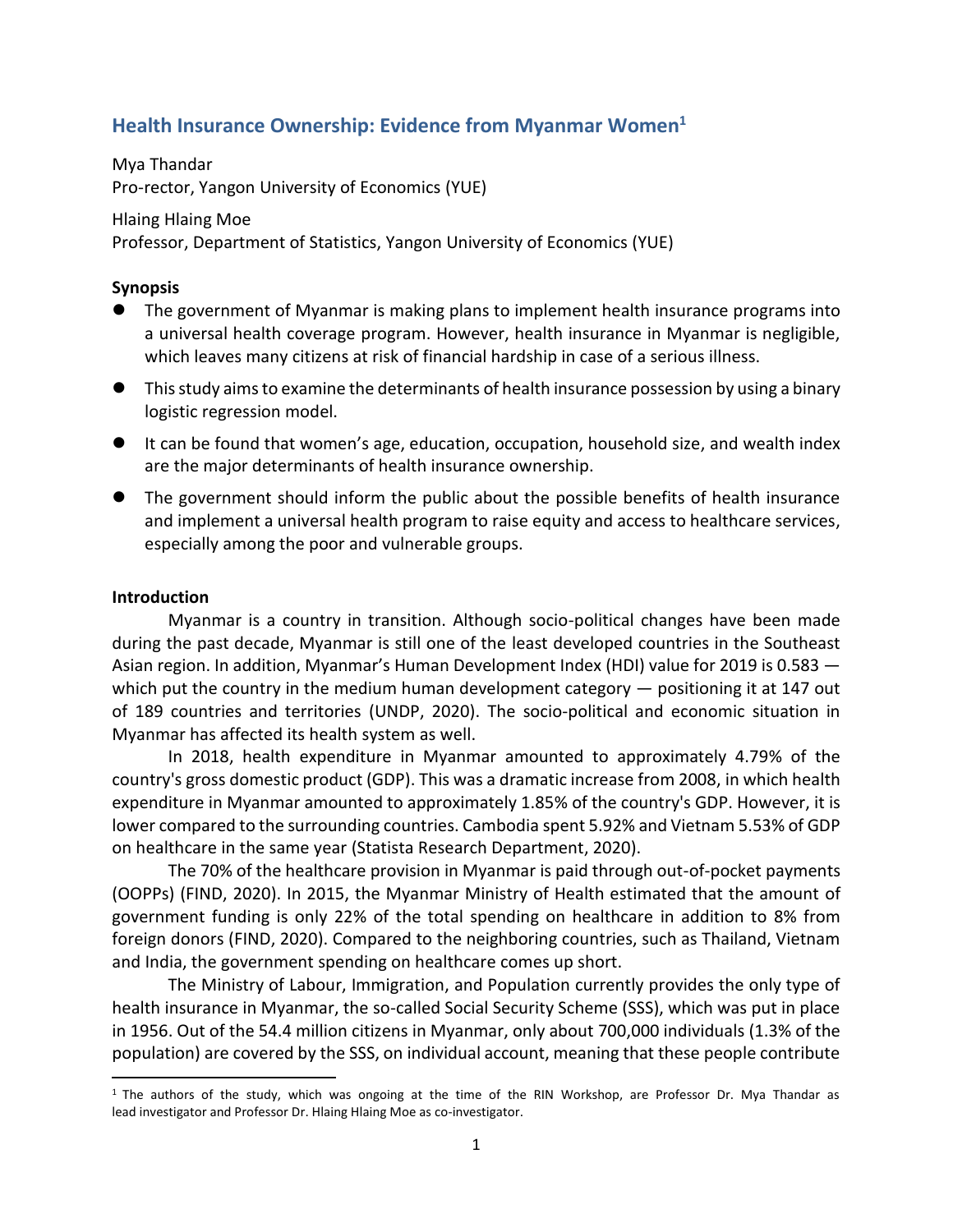a percentage of their earnings. Eligibility is restricted to certain groups of state enterprise employees, civil servants and employees of public and private firms with five or more employees (de la Puente, 2014; WHO, 2012). The low population is covered by a health insurance administered by the Social Security Board, far from the 2017–2021 National Health Plan's objective of universal access to basic health services.

The OOPPs create a financial burden for households. Because of the high percentage of OOPPs in Myanmar, the poor and other disadvantaged groups who frequently use healthcare are especially vulnerable to catastrophic financial outcomes once they are in need of healthcare. To protect these groups as well as the middle-income groups, there is an urge to design and implement a nationwide health insurance mechanism that can assure universal coverage.

The public health system needs a boost to meet the increasing pressure for services and attain the Sustainable Development Goal (SDG) 3 of the Universal Health Coverage (UHC) [\(UN,](https://www.google.com/url?sa=t&rct=j&q=&esrc=s&source=web&cd=&ved=2ahUKEwibnOb0zNrzAhUMeH0KHTziCmwQFnoECBUQAQ&url=https%3A%2F%2Fwww.un.org%2Fdevelopment%2Fdesa%2Fdpad%2Fwp-content%2Fuploads%2Fsites%2F45%2FCDP-PL-2021-4C-VP.pdf&usg=AOvVaw1G7vxaZlCq7LWNaZBipjtN)  [2021\).](https://www.google.com/url?sa=t&rct=j&q=&esrc=s&source=web&cd=&ved=2ahUKEwibnOb0zNrzAhUMeH0KHTziCmwQFnoECBUQAQ&url=https%3A%2F%2Fwww.un.org%2Fdevelopment%2Fdesa%2Fdpad%2Fwp-content%2Fuploads%2Fsites%2F45%2FCDP-PL-2021-4C-VP.pdf&usg=AOvVaw1G7vxaZlCq7LWNaZBipjtN) The government of Myanmar has committed itself to attain the UHC by 2030 (WHO, 2011). There are many challenges to achieve this target, such as insufficient resources, supplies, and health staff. To achieve UHC, Myanmar needs to reduce the OOPPs to less than 30% of total health expenditure as recommended by the WHO.

The need to design and implement a nationwide health insurance system with an adequate benefit package and adequate level of cost sharing is one of the strategies to be considered. The establishment of a universal risk pooling mechanism to share healthcare costs and reduce the OOPPs will help to prevent catastrophic health expenditures among the poor and disadvantaged people and to safeguard access to healthcare services (Smith and Witter, 2004; Majumder, 2012).

While the need for universal health coverage in Myanmar is recognized, the aims of this study are to overview the health insurance coverage and to explore the determinants of health insurance ownership among women. The results of this study would provide a base for policy debates not only in Myanmar but also in other developing countries struggling with the establishment of a nationwide health insurance system.

### **Materials and methods**

### **Measures**

The outcome variable is whether a woman is covered by any health insurance (yes or no). The explanatory variables are selected based on previous literature and included women's age (15–19, 20–34 and 35–49); education level (no education, primary, secondary and higher education); marital status (single and married); employment status (unemployed and employed); occupation (unskilled, skilled, professional, agricultural, others and unemployed); having children under five (yes and no); number of household members (1–4 and 5 or more); female-headed household (yes and no); household wealth quintiles (poorest, poorer, middle, richer and richest); and place of residence (urban and rural).

### **Data analysis**

A total of 12,885 sample women from the 2015-2016 Myanmar Demographic and Health Survey (MDHS) are included in the analysis. Descriptive statistics is used to describe the characteristics of the sample women, and Pearson's Chi-square test is used to test the association between health insurance ownership and the explanatory variables. A binary logistic regression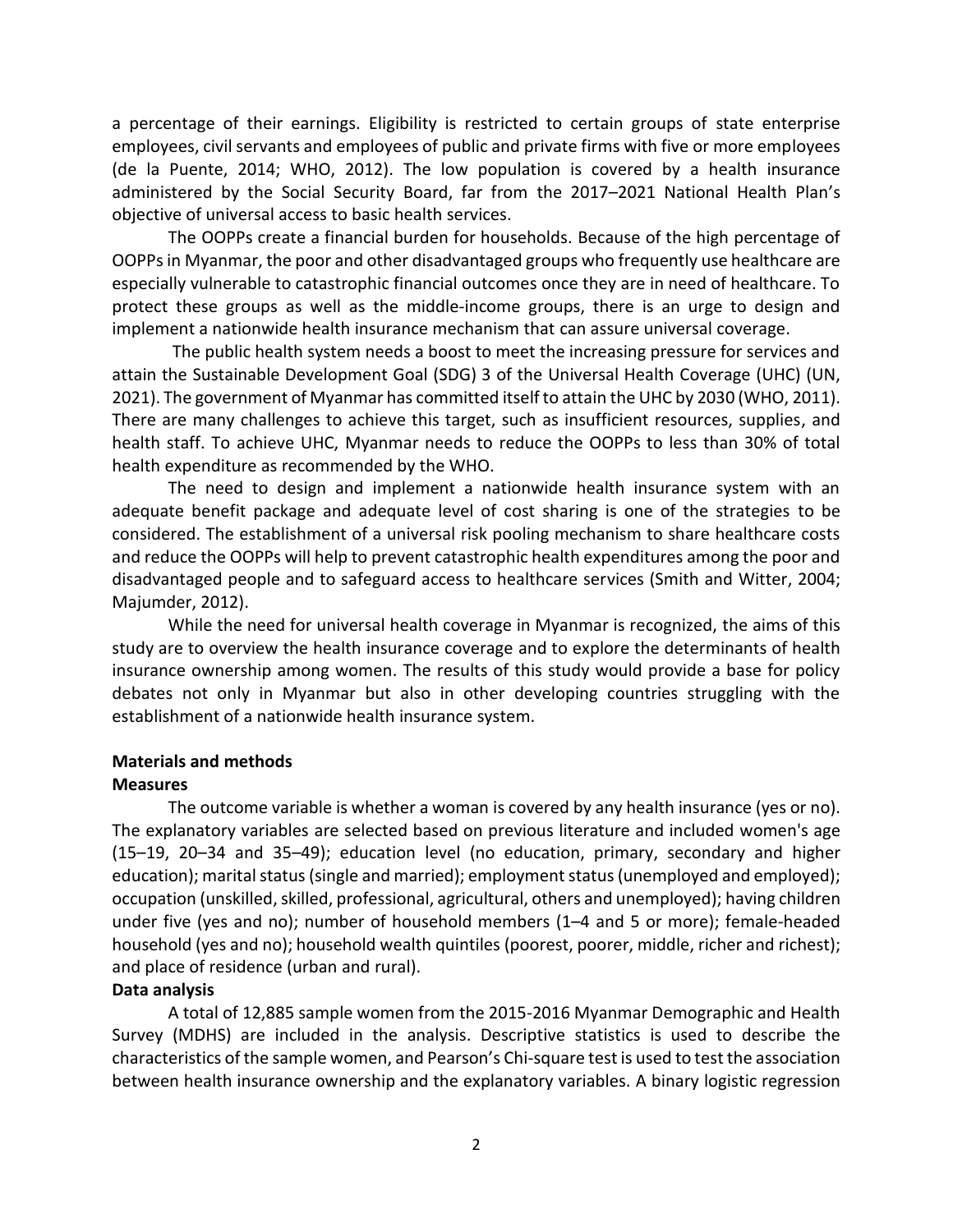analysis is applied to identify the factors associated with health insurance ownership. Data analysis is performed using STATA version 15.

#### **Results**

### **Descriptive analysis**

About 1% of the women have health insurance, and among these, a higher proportion are covered by community-based health insurance (0.4%) and social security schemes (0.4%), while less than 0.2% are covered by employer-based health insurance. Many of the women are employed, while 23% are unskilled, and 20% are clerical, sales, services and household and domestic, 17% are agricultural workers and 7% are skilled and professional. The majority of the women are married, have a primary level of education, do not have children under five, have a larger family, have rich wealth index, live in male-headed households and reside in rural areas.

#### **Bivariate analysis**

This study examines the association between health insurance ownership and explanatory variables by using Pearson Chi-square test. The results of the Chi-square test are shown in Table 1. Women's age, education level, employment status, occupation groups, household size, residence, and wealth quintile are significantly related to health insurance ownership.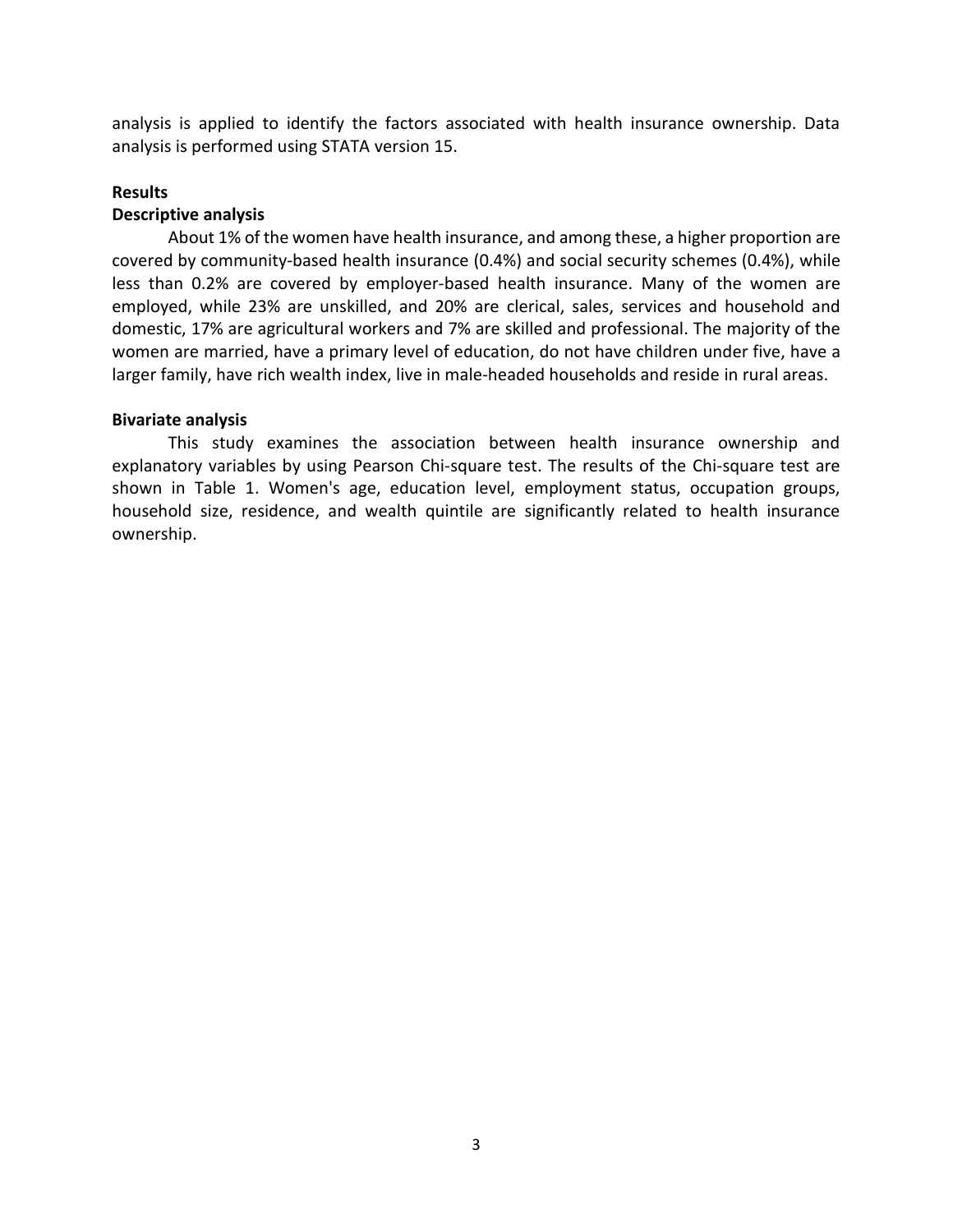| Independent variables    | Classification | Chi-square value | P-value |  |
|--------------------------|----------------|------------------|---------|--|
| Age                      | Below 20 years |                  | 0.001   |  |
|                          | $20 - 34$      | $13.87***$       |         |  |
|                          | $35 - 49$      |                  |         |  |
| Education                | No education   |                  |         |  |
|                          | Primary        |                  |         |  |
|                          | Secondary      | 65.79***         | 0.000   |  |
|                          | Higher         |                  |         |  |
| <b>Marital status</b>    | Single         |                  | 0.983   |  |
|                          | Married        | 0.0004           |         |  |
| <b>Employment status</b> | Unemployed     |                  |         |  |
|                          | Employed       | $2.68*$          | 0.1     |  |
| Occupation               | Unemployed     |                  |         |  |
|                          | Unskilled      |                  |         |  |
|                          | <b>Skilled</b> |                  |         |  |
|                          | Professional   | 25.07***         | 0.000   |  |
|                          | Agricultural   |                  |         |  |
|                          | Others         |                  |         |  |
| Having children under    | <b>No</b>      |                  | 0.131   |  |
| five                     | Yes            | 2.28             |         |  |
| Household size           | $1 - 4$        |                  | 0.02    |  |
|                          | 5 and above    | $5.45**$         |         |  |
| Female-headed            | No             |                  | 0.264   |  |
| household                | Yes            | 1.25             |         |  |
| Wealth quintile          | Poorest        |                  |         |  |
|                          | Poorer         |                  | 0.001   |  |
|                          | Middle         | 19.5***          |         |  |
|                          | Richer         |                  |         |  |
|                          | Richest        |                  |         |  |
| Residence                | Rural          | $6.2**$          |         |  |
|                          | Urban          |                  | 0.013   |  |

**Table 1: The relationship between health insurance ownership and independent variables**

Note: \*\*\*, \*\*, \* represent 1%, 5% and 10% level of significance, respectively. Source: Myanmar Demographic and Health Survey (2016)

### **Multivariate analysis**

The results of the binary logistic regression analysis for determinants of health insurance coverage are shown in Table 2. Regarding these results, women's age, education, occupation groups, household size, and wealth index are influencing factors of health insurance ownership.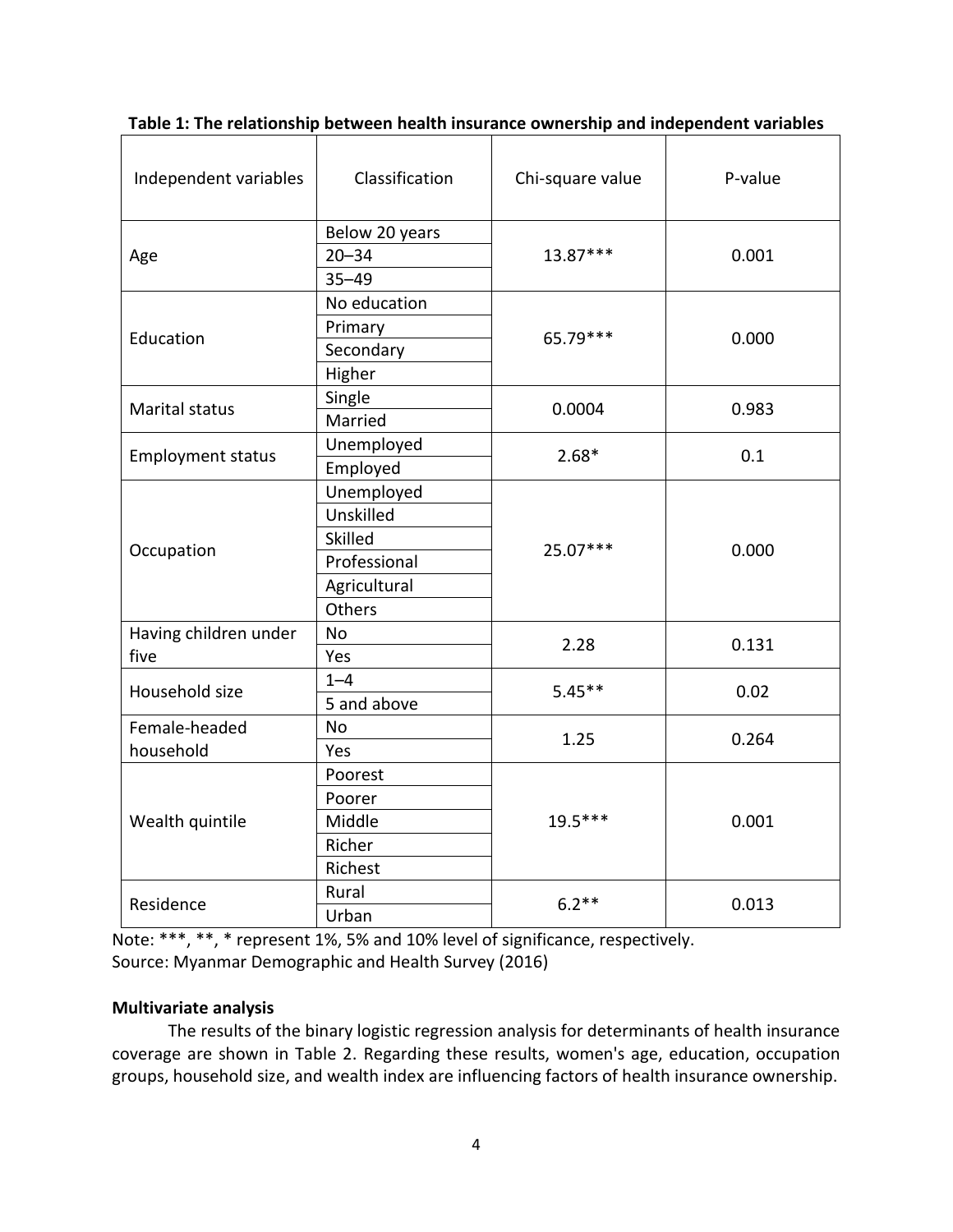| Independent     | Classification       | Odds ratio | $\mathbf{Z}$ | $P -$ | 95% CI      |       |
|-----------------|----------------------|------------|--------------|-------|-------------|-------|
| variables       |                      |            |              | value | Lower Upper |       |
| Constant        |                      | $0.001***$ | $-10.19$     | 0.000 | 0.0004      | 0.005 |
| Age             | Below 20 years (ref) |            |              |       |             |       |
|                 | $20 - 34$            | $3.30**$   | 2.47         | 0.013 | 1.28        | 8.51  |
|                 | $35 - 49$            | $2.51*$    | 1.81         | 0.070 | 0.93        | 6.78  |
| Education       | No education (ref)   |            |              |       |             |       |
|                 | Primary              | 1.03       | 0.08         | 0.939 | 0.51        | 2.09  |
|                 | Secondary            | 1.05       | 0.14         | 0.892 | 0.49        | 2.27  |
|                 | Higher               | $3.67***$  | 2.99         | 0.003 | 1.57        | 8.62  |
| Marital status  | Single (ref)         |            |              |       |             |       |
|                 | Married              | 1.18       | 0.71         | 0.476 | 0.75        | 1.85  |
| Employment      | Unemployed (ref)     |            |              |       |             |       |
| status          | Employed             | 0.67       | $-1.33$      | 0.184 | 0.37        | 1.21  |
| Occupation      | Unemployed (ref)     |            |              |       |             |       |
|                 | Unskilled            | $2.13*$    | 1.93         | 0.054 | 0.99        | 4.62  |
|                 | Skilled              | $3.81***$  | 3.13         | 0.002 | 1.65        | 8.80  |
|                 | Professional         | 1.88       | 1.42         | 0.154 | 0.79        | 4.46  |
|                 | Agricultural         | $2.27*$    | 1.90         | 0.049 | 0.97        | 5.28  |
|                 | Others               | 1.69       | 1.32         | 0.186 | 0.78        | 3.70  |
| Having children | No (ref)             |            |              |       |             |       |
| under five      | Yes                  | 0.87       | $-0.65$      | 0.516 | 0.57        | 1.33  |
| Household size  | $1-4$ (ref)          |            |              |       |             |       |
|                 | 5 and above          | $0.72*$    | $-1.72$      | 0.085 | 0.49        | 1.05  |
| Female-headed-  | No (ref)             |            |              |       |             |       |
| household       | Yes                  | 1.10       | 0.43         | 0.664 | 0.72        | 1.67  |
| Wealth quintile | Poorest (ref)        |            |              |       |             |       |
|                 | Poorer               | 1.79       | 1.54         | 0.124 | 0.85        | 3.76  |
|                 | Middle               | 1.65       | 1.30         | 0.193 | 0.78        | 3.51  |
|                 | Richer               | 1.72       | 1.37         | 0.170 | 0.79        | 3.72  |
|                 | Richest              | $2.24**$   | 1.90         | 0.050 | 0.97        | 5.14  |
| Residence       | Rural (ref)          |            |              |       |             |       |
|                 | Urban                | 0.93       | $-0.30$      | 0.761 | 0.58        | 1.49  |

**Table 2: Results of binary logistic regression model for health insurance ownership**

Note: \*\*\*, \*\*, \* represent 1%, 5% and 10% level of significance, respectively. Source: Myanmar Demographic and Health Survey (2016)

Women's age groups 20–34 years and 35–49 years are about 3.3 and 2.51 times more likely to possess health insurance coverage compared to the age group 15–19 years. Women who had attained a higher level of education are about 3.67 times more likely to possess health insurance coverage compared to those with no education. Women with unskilled, skilled, and agricultural occupations are about 2.13, 3.81 and 2.27 times more likely to possess health insurance coverage compared to unemployed women. Women from the richest households are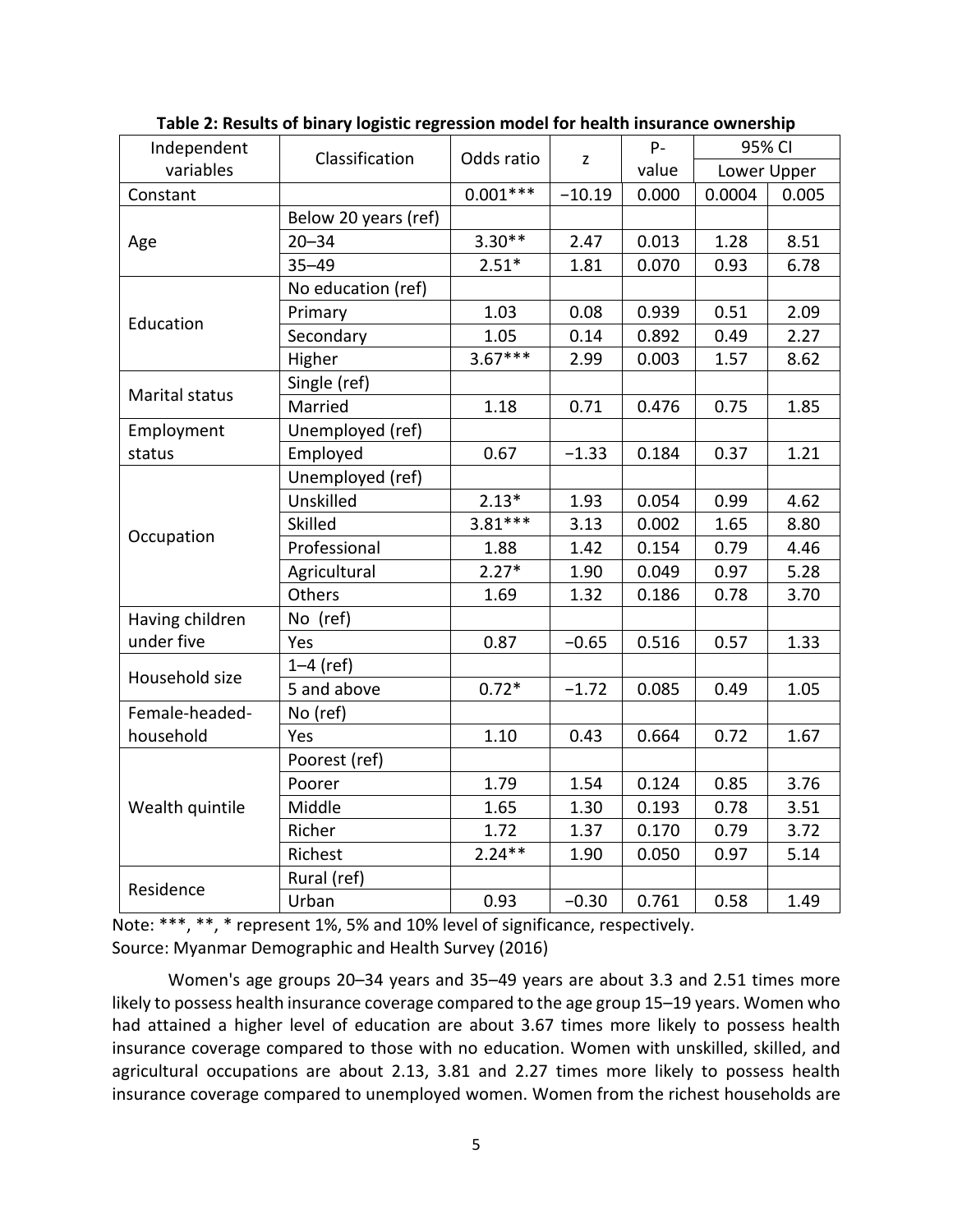about 2.24 times more likely to possess health insurance coverage compared to those from the poorest households. However, women living in a larger household size are about 0.28 less likely to possess health insurance coverage compared to those of a smaller household size.

## **Limitations**

The study has some limitations that need to be acknowledged. Previous studies have shown that health status of women (presence of illnesses and frequency of illnesses), out-ofpocket payments and healthcare utilization are the important predictors of health insurance coverage. However, the study found it not possible to examine the effect of these variables on health insurance ownership because these data are not collected in MDHS. This study indicates health insurance ownership of women aged 15–49 years only due to the data availability of MDHS.

# **Conclusion**

Addressing disparities in access to healthcare among the poor is a key agenda in the global health debate because it is a critical factor in accelerating the achievement of the SDGs. Our study has highlighted important issues that will inform the efforts aimed at establishing a social health insurance program by transforming the SSS into a universal health coverage program. The large proportion of women without health insurance and the lower likelihood of poor households to have health insurance highlight the need for a social health insurance program to ensure equitable access to healthcare. In addition, there is a need to implement targeted initiatives that will increase health insurance coverage among people working in the informal sector. As the government of Myanmar should transform the SSS into a universal health program, it is important to implement a program that will increase equity and access to healthcare services among the poor and vulnerable groups. Furthermore, the government should implement a special health insurance for civil servants.

# **References**

De la Puente, M. (2014). Social Security Programs throughout the World: Asia and the Pacific. Geneva: International Social Security Association, 65–68.

Foundation for Innovative New Diagnostics (2020). Healthcare Profile Myanmar. Retrieved from [https://www.finddx.org/wp-content/uploads/2020/01/4A\\_Myanmar\\_Healthcare-profile.pdf](https://www.finddx.org/wp-content/uploads/2020/01/4A_Myanmar_Healthcare-profile.pdf)

[Kimani,](https://equityhealthj.biomedcentral.com/articles/10.1186/1475-9276-13-27#auth-James_K-Kimani) J. K., [Ettarh,](https://equityhealthj.biomedcentral.com/articles/10.1186/1475-9276-13-27#auth-Remare-Ettarh) R., and [Bellows,](https://equityhealthj.biomedcentral.com/articles/10.1186/1475-9276-13-27#auth-Ben-Bellows) B. (2014). Determinants of Health Insurance Ownership Among Women in Kenya: Evidence from the 2008–2009 Kenya Demographic and Health Survey, [International Journal for Equity in Health,](https://equityhealthj.biomedcentral.com/) 13, 1–17. Available at <https://equityhealthj.biomedcentral.com/articles/10.1186/1475-9276-13-27>

Majumder, M. A. A. (2012). Economics of Healthcare Financing in WHO South East Asia Region. South-East Asia Journal of Public Health. 2, 3–4.

Smith, P. C. and Witter S. N. (2004). Risk Pooling in Health Care Financing: The Implications for Health System Performance. Health, Nutrition and Population Discussion Paper. Washington: World Bank.

[Statista Research Department](https://www.statista.com/aboutus/our-research-commitment) (2020). Health in Myanmar - Statistics & Facts. Available at <https://www.statista.com/topics/5817/health-in-myanmar/>